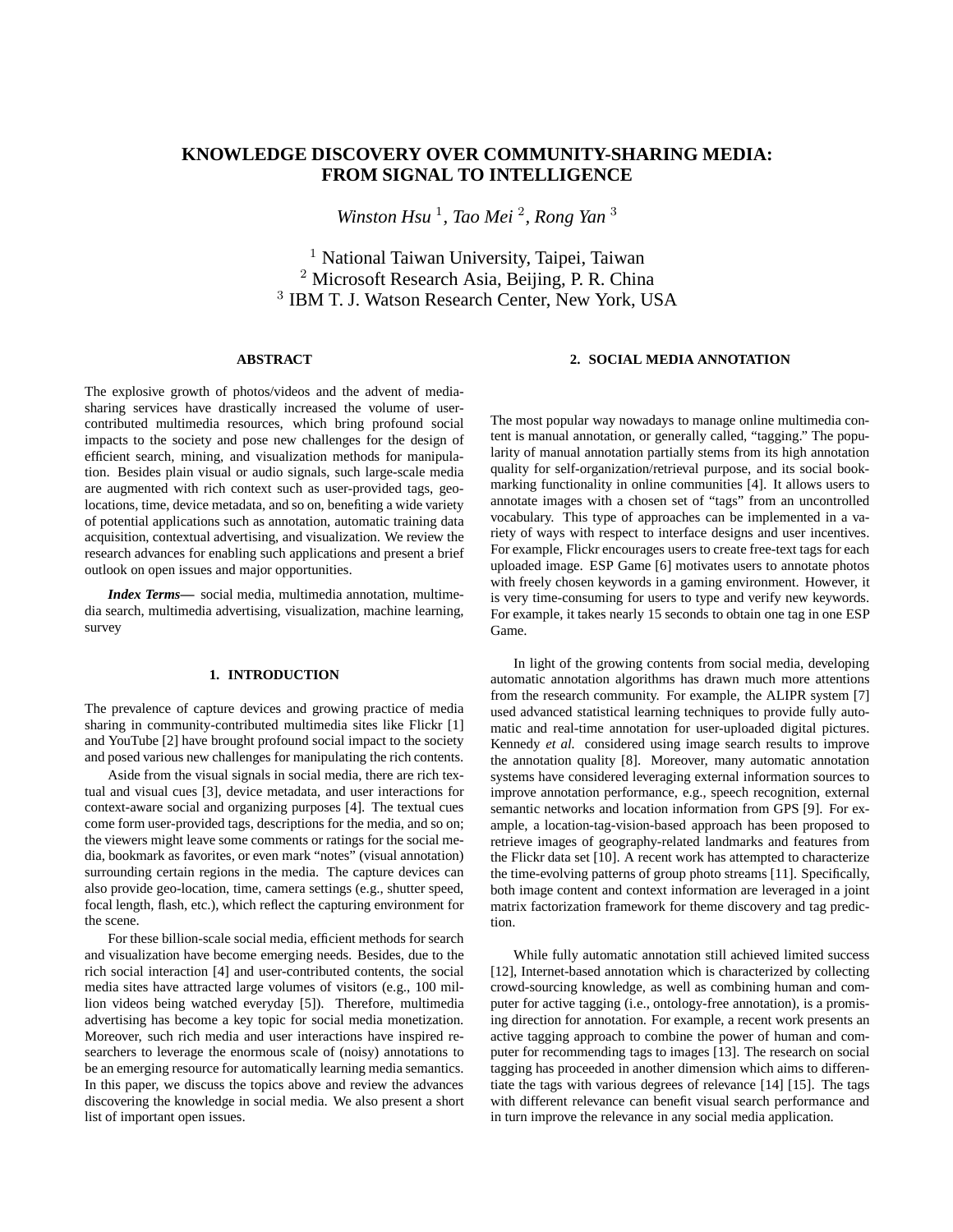#### **3. MULTIMEDIA SEARCH**

Current social media search approaches are mostly restricted to textbased solutions which process keyword queries against the tags or descriptions that are provided by users via some lightweight annotation tools. The associated tags may contain abundant information, yet their qualities are not uniformly guaranteed. Tags are therefore often inaccurate, wrong or ambiguous [10]. In particular, due to the complex motivations behind tag usage [4], tags do not necessarily describe the content of the image [8].

To remedy the limitation in (noisy or missing) tags, the authors propose ContextSeer, which formulates the keyword search as a ranking problem and fuses rich context cues (e.g., time, geo-tags, user-contributed tags, visual features, etc.) of shared consumer photos to improve the search result and even to recommend relevant tags and canonical images [3]. In [16], the authors exploit visual annotations (i.e., "notes" in Flickr) to enhance keyword-based photo search. The notes generally highlight a certain region (of interest) in the photo and associate a tag with the region—providing consistent visual and textual coherence.

A promising aspect for user-contributed photos and videos is their small-world phenomenon [5]. They are shown contextually correlated and can be embedded in a graph weighted by visual and context cues automatically. Such (context) graphs have shown effective for keyword-based photo [17] or video [18] [19] search by efficient random-walk-like methods.

## **4. MULTIMEDIA ADVERTISING**

While research on advertising has been predominantly studied in the text domain since the end of 1990s, there has been an emerging trend arising from multimedia advertising. This trend particularity evolves with the unprecedented online delivery of social media, as well as the fast and growing online advertising market in recent years. In general, there are three key problems in an advertising system: (1) *relevance*—which ads are to be selected from an ad database according to a given image or video, (2) *position*—where the selected ads are to be embedded, and (3) *displaying*—how the selected ads are to be displayed at the detected positions. An effective advertising system aims at maximizing the relevance between the media and ads while minimizing the ad intrusiveness by taking the above three problems in to account.

Conventional advertising treats image and video advertising as general text advertising by displaying textually relevant ads based on the contents of Web page. Compared with text, social media like images and videos have unique advantages which consequently make them become more effective information carriers for advertising [20]: they are more attractive and salient than plain text, thus they can grab users' attention instantly; they carry more information that can be comprehended intuitively.

Recently, researchers have invented intelligent context-aware multimedia advertising technologies that can take advantages of the visual form of information representation. This new generation of multimedia advertising selects the ads contextually relevant to the media contents rather than the general Web pages, as well as seamlessly embeds the ads within rather than around the media. For example, the ads in [21] [22] are matched against the media according to the multimodal relevance which consists of textual and conceptual relevance, as well as visual similarity, while the ads in [23] are selected by searching the exact local patches. By leveraging vision techniques, a set of appropriate ad insertion positions can be detected within video streams (i.e., spatio-temporal positions on

the frames) [21] [24] or images (i.e., non-salient areas) [22]. For example, VideoSense detects ad positions on the timeline based on the different combinations of content dissimilarity and attractiveness [21], while the virtual content insertion system finds the low attentive regions in the high attentive video shots as ad insertion positions by visual saliency analysis [23]. While fully automatic detection of non-salient areas within images for advertising is very challenging, ImageSense finds the image corners which are with the lowest saliency for ad embedding [22]. The next generation of multimedia advertising is envisioned to be game-like and more impressive [20].

## **5. SOCIAL MEDIA VISUALIZATION**

The large amount of social media contents available on the Internet is typically unstructured. An effective visualization of such largescale media collections can allow efficient indexing, browsing, and even effective world exploration and social interaction. It has proved effective to list tags of interest for a given location and visualize representative media associated to these tags.

The *World Explorer* system analyzes the tags associated with six million geo-referenced Flickr photos, and exposes the "representative tags" for each map region and zoom level by a multi-level text clustering process [25]. When a user points the mouse over a tag, photos associated with that tag and from that area are visualized. Kennedy *et al.* further studied how to select canonical views from these photos to represent a landmark [26]. It suggests that visual and geographic features can to be used to learn the visual models for selecting representative photos, on the basis of the photos shared by many individuals.

Rather than visualize social media by selecting representative tags and views, the efforts from vision community have predominantly focused on enabling users to navigate in a virtual tour which is created from a large photo collection. The *Photo Tourism* presents a 3D interface for interactively browsing and exploring large collections of unstructured photos of a scene [27]. It first estimates the pose of camera (location, orientation, and field-of-view) based on keypoint detection and matching, registers the photos in a global geometry coordinate, and then provides smooth transitions between photos by morphing techniques. As a result, it is able to present several modes for navigating through a scene: (1) free-flight navigation, (2) moving between related views, (3) object-based navigation, and so on. Another work in [28] organizes the photos in themes and constructs a virtual 3D space for photo navigation based on the visual similarities between the photos. The users are free to move from one image to the next using intuitive 3D controls. In response to user controls, the system retrieves the most similar images from several million images, displays them in correct geometric and photometric alignment with respect to the current photo.

For user-contributed videos, Kennedy proposed a system for synchronizing and organizing YouTube videos for live music events [29]. The work aggregates videos of the same venue and improves the representation of the event content, including identifying key moments of interest and descriptive text for important segments of the show.

#### **6. TRAINING DATA CROWDSOURCING**

The sheer volume of these resources poses not only opportunities, e.g., a simple non-parametric recognition approach supported by the 80 million tiny images collected from the Internet [30], but also challenges for the existing learning algorithms [31], most of which cannot scale well to this volume straightforwardly, e.g., Support Vector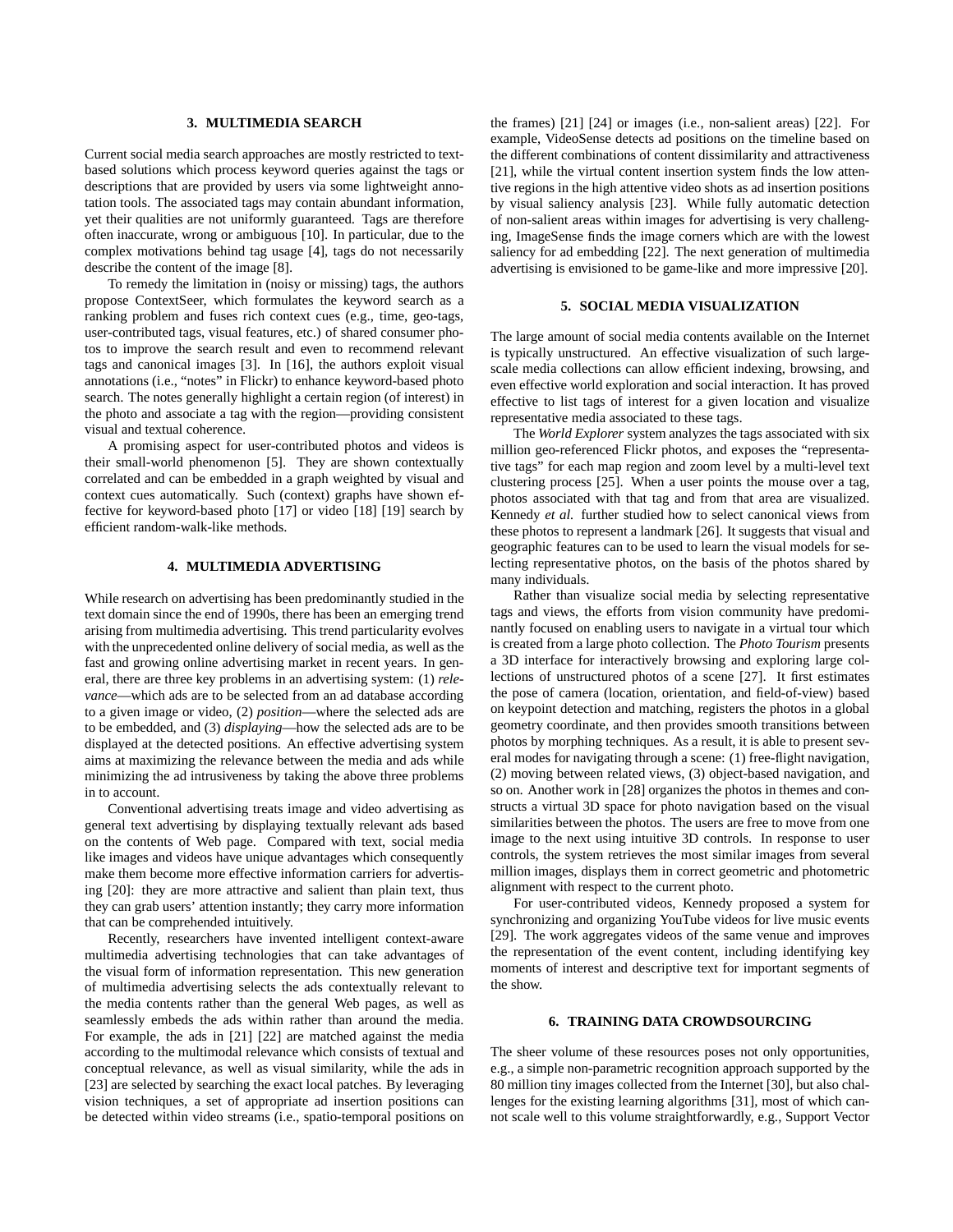Machines (SVMs), the state-of-the-art concept models. The common solutions for improving the scalability of the learning algorithms includes down-sampling the training collections, adopting advanced feature indexing / hashing methods, and resorting to distributed learning algorithms.

The crowd-sourcing nature of social annotations also brings another challenge when learning media semantics, i.e., the inaccurateness and incompleteness of the crowd annotations. It stems from several factors including user subjectivity, video- and album- level annotation, and lack of controls on annotation quality. This setback can greatly affect the learning performance if "noisy" tags are directly applied without being cleansed. In order to address this issue, the most straightforward approach is to manually clean up noisy images from the training collection. While manual expert cleanup is feasible for hundreds of thousands of images, the entire process can become very time- consuming and cannot easily go beyond the current limitation.

In contrast, a more scalable approach is to automatically identify the correct association between labels and images without any human intervention. To extract finer-granularity information from YouTube's video-level annotation, Ulges *et al.* presented a nonparametric probabilistic method to model the relevant keyframes to a given concept in presence of irrelevant content [32]. The frame-level annotation is iteratively determined by an Expectation-Maximization (EM) algorithm. Similarly, Fergus *et al.* developed the TSI-pLSA model, which extends the probabilistic Latent Semantic Analysis (pLSA) to handle large proportion of irrelevant images from Google Image retrieval results [33]. Empirical results show that these methods can successfully learn concepts out of even highly noisy labels, and can be used to re-rank the original retrieval outputs. However, the average performance of learning with automatically refined annotations is still noticeably lower than that of manually filtering counterpart.

Domain diversity is the third challenge for learning social annotation, because socially uploaded media data can originate from an unlimited number of sources, and there is little domain knowledge from which sources the users upload. Previous studies have demonstrated that, if the training and testing data come from nonidentical sources, semantic learning performance will be dramatically degraded [20]. In view of these observations, several crossdomain learning methods have been developed, e.g., "adaptive" [34] and "cross-domain" SVMs [35]. They provide efficient and effective methods to adapt existing semantic models (i.e., SVMs) to new domains. Setz *et al.* shows social tagged training images can help to improve video search on broadcast videos, particularly after manual disambiguation [36].

### **7. OPEN ISSUES**

The exciting developments in leveraging (implicit) knowledge in social media for these applications above are actually accompanied with many challenging open issues. We list some of the important ones below.

### **7.1. Context-aware fusion and context graph construction**

The rich contextual cues mined from user-generated photos, videos, tags, or metadata have been shown effective for search, visualization, annotation, and event detection, for example, personalized recommendation based on user profile and interest, as well as concept or event detection by mining use behavior from geo-tags. However, it is still unknown how to effectively and automatically fuse these diverse (and sometimes missing) context cues for different applications. Meanwhile, the social-media entities (e.g., videos, photos, tags, users, and so on) are contextually correlated and able to boost the applications mentioned above by constructing the context graphs. However, beyond the experimental small-scale benchmarks, for the enormous billion-scale entities, it is still unknown how to build the graph efficiently, and meanwhile, how to utilize and align these diverse graphs for further manipulations.

### **7.2. Contextual and impressive multimedia advertising**

How can we make multimedia advertising more impressive so that users are more willing to interact with the advertisements? This problem might be partially tackled from the following perspectives. (1) Design advertising in a game form to make users participate the game and get some incentives simultaneously. (2) Leverage techniques in computer graphics to render the advertisements in a more visually appealing way. (3) Rather than directly push the products or services around the media, we can automatically provide rich and related valuable information along with the advertisement. In this way, the user experience can be enriched by connecting more useful information with the ad contents (e.g., weather, discount information, traffic, education, traditional TV commercials, etc.) while consuming the advertisements.

## **7.3. Annotating social media**

How can we annotate social media in a more robust and efficient way? We propose some promising directions to exploit. (1) Develop more efficient manual annotation interface and algorithms in a social environment. (2) Leverage additional metadata such as GPS and time to improve annotation accuracy. (3) Automatically suggest relevant tags to users in the manual tagging process. (4) Discovery user interest through media content and context for improving tag recommendation [37].

### **7.4. Leverage social annotation as training data**

Online social annotation has proved a valuable resource for learning media semantics. However, there are several open issues worth further pursuing in this direction. (1) Scale the statistical learning algorithms to deal with web-scale training data; (2) Manage and mitigate the inaccurateness and incompleteness of crowd annotations. (3) Analyze and transfer training data from one specific domain to others (e.g., from YouTube videos to Flickr photos).

#### **8. REFERENCES**

- [1] Flickr, http://www.flickr.com/.
- [2] YouTube, http://www.youtube.com/.
- [3] Y. Yang and P.-T. Wu, "ContextSeer: context search and recommendation at query time for shared consumer photos," in *Proceedings of ACM Multimedia*, 2008, pp. 199–208.
- [4] M. Ames and M. Naaman, "Why we tag: Motivations for annotation in mobile and online media," in *Proceeding of SIGCHI Conference on Human Factors in Computing Systems*, 2007, pp. 971–980.
- [5] X. Cheng, C. Dale, and Jiangchuan Liu, "Statistics and social network of youtube videos," in *Proceedings of International Workshop on Quality of Service*, 2008, pp. 229–268.